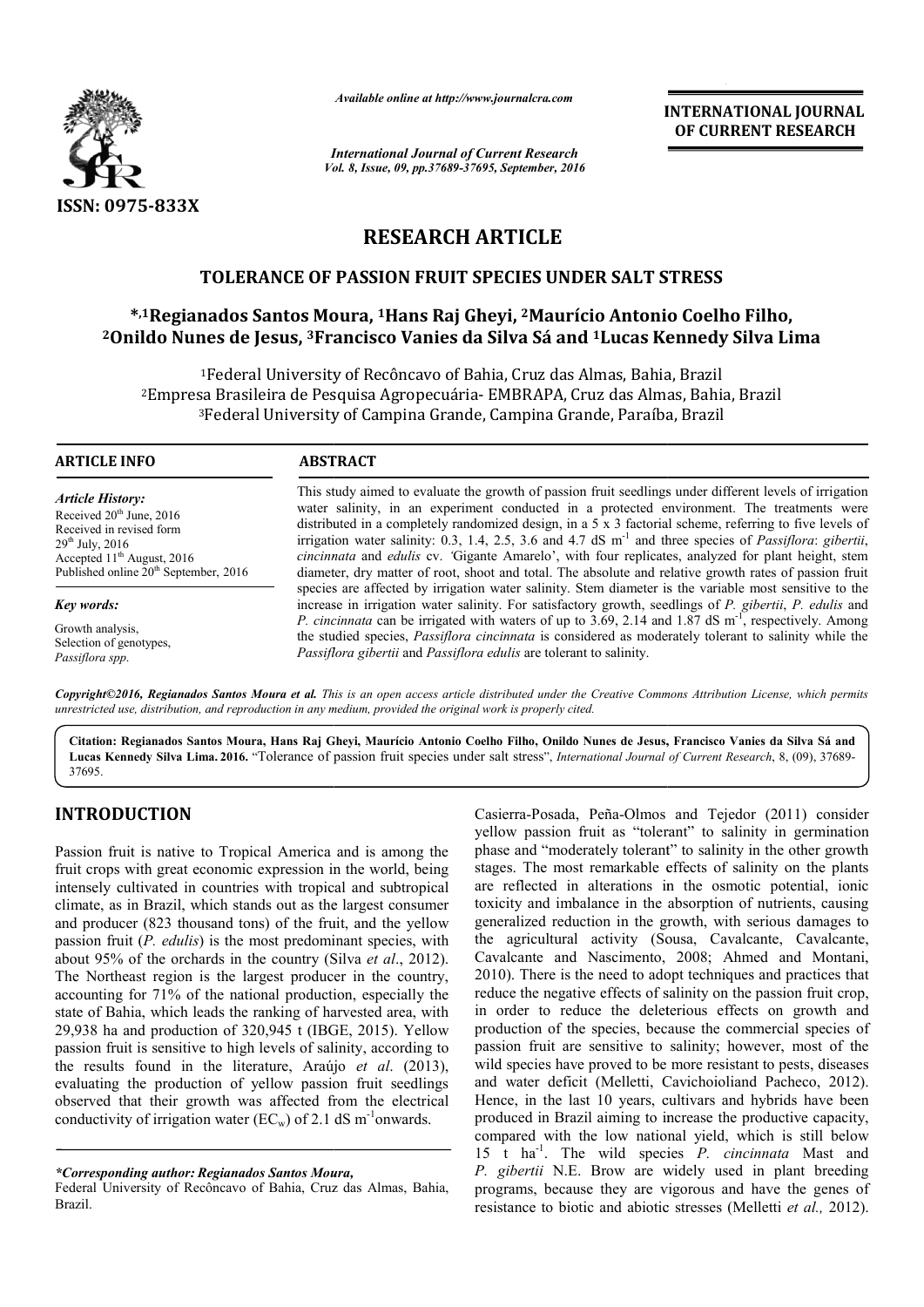Therefore, the present study aimed to evaluate the effects of irrigation water salinity on the absolute and relative growth rates of different passion fruit species in the seedling stage.

#### MATERIAL AND METHODS

The experiment was carried out from October to December 2015 in a protected environment at the Nucleus of Soil and Water Engineering (NEAS) of the Federal University of Recôncavo of Bahia (UFRB), located in Cruz das Almas-BA, Brazil (12º40'19" S; 39º06'23" W; 220 m). Relative air humidity and mean temperature during the experiment were equal to 71% and 21.6 ºC, respectively, which are considered as adequate for passion fruit cultivation. The treatments were distributed in a completely randomized design, in a 5 x 3 factorial scheme, corresponding to five levels of irrigation water salinity  $(0.3, 1.4, 2.5, 3.6,$  and  $(4.7 \text{ dS/m}^{-1})$  and three *Passiflora* species [*P.gibertii*, *P. cincinnata* and *P. edulis* cv. *'*Gigante Amarelo'], with four replicates.

Initially, these species were sown in polyethylene trays containing the commercial substrate Vivatto® and irrigated with water from the municipal supply system ( $EC_w = 0.30$ ). After 20 days of emergence of the seedlings, they were transplanted to plastic tubes made of PET bottles, with capacity for 2  $\text{dm}^3$ . In order to make the tubes, the bottles had their bottom part removed and were turned upside down on a metal structure. The bottom part of the tube, where the bottle lid was located, was perforated to allow drainage. The tubes were filled with a 3-cm-thick layer of gravel at the bottom and a mixture of soil and decomposed bovine manure, in the proportion of 10:1(weight basis), respectively. The soil used in the composition of the substrate was collected from the experimental area of the NEAS/UFRB (sandy loam Yellow Latosol). In the substrate consisting of soil and decomposed bovine manure, there were no problems of salinity, and the mixture presented following chemical attributes:  $pH = 7.0$ ;  $P = 139.00$  mg dm<sup>-3</sup>; exchangeable K<sup>+</sup>, Ca<sup>2+</sup>, Mg<sup>2+</sup> and Na<sup>+</sup> = 3.08, 1.65, 0.87 and  $0.87$  cmol<sub>c</sub> dm<sup>-3</sup>, respectively, and  $OM = 7.00g$  kg<sup>-1</sup>, determined according to the methodologies recommended by Embrapa (1997). Irrigations started 10 days after transplanting (DAT), using salinized water according to the treatments. Waters of different salinity levels were prepared by the dissolution of NaCl in freshwater from the local supply system, according to the pre-established treatments, and irrigations were performed on alternate days following equation 1:

$$
VI = \frac{(VA - VD)}{0.9} \tag{1}
$$

where:  $VI$  – water volume to be applied in irrigation;  $VA$  – volume of water applied in the previous irrigation; VD – volume of water drained after the previous irrigation, and "0.9" – factor to reestablish the water content to field capacity and to obtain the leaching fraction of 0.10. Drainage water was collected in a container attached to the base of each pot. At 30 and 60 days after the beginning of irrigations with saline waters, passion fruit plants were evaluated for growth and phytomass accumulation, determined through the absolute and relative growth rates (AGR and RGR) in plant height (PH), stem diameter (SD), root dry matter (RDM), shoot dry matter

(SDM), total dry matter (TDM) and RDM/SDM ratio. Plant height was considered as the distance from the base until the apical meristem. Stem diameter was measured at a height of 5 cm from the base of the plant. The dry material (roots and shoots) was obtained after drying in a forced-air oven at 65 ºC until constant mass. The AGR and RGR were obtained according to the equations 2 and 3, described by Benincasa (2003):

$$
AGR = \frac{(V2 - V1)}{(T2 - T1)}
$$
\n(2)

$$
RGR = \frac{Ln(V2) - Ln(V1)}{(T2 - T1)}
$$
\n(3)

where: V1 is the variable at time T1 and V2 is the same variable at time T2.

The data of TDM production were used to calculate the salinity tolerance index (STI), comparing the saline treatments with the control  $(EC_w = 0.3 \text{ dS} \text{ m}^{-1})$ , according to the following equation suggested by Fageria, Soares Filho, and Gheyi (2010):

STI (%)

$$
= \frac{\text{Total dry matter production in the saline treatment}}{\text{Total dry matter production in the control treatment}} \times 100 \tag{4}
$$

The data were subjected to analysis of variance by F test and polynomial regression for the salinity levels was performed when the effect was significant. The data were processed using the program Sisvar (Ferreira, 2011).

#### RESULTS AND DISCUSSION

There was a significant influence of the interaction of water salinity levels versus passion fruit species for all analyzed variables in the period of 30 to 60 days, at 0.05 probability level (Figures 1 and 2). For the AGR in PH of the species *P. cincinnata* and *P. gibertii*, the data did not fit to any mathematical model; thus, the variation was represented by the mean values of 3.417 and 3.234 cm dia<sup>-1</sup>, respectively. *P. edulis* reached maximum absolute growth of 2.86 cm day<sup>-1</sup> when irrigated with water of 2.14 dS m<sup>-1</sup>, showing a result 16.30% lower compared to *P. cincinnata* and 11.56% compared with *P. gibertii* (Figure 1A).

This difference with respect to the response to salinity among species of the same genus was also observed in other crops, such as citrus by Brito *et al*. (2008), Fernandes *et al*. (2011) and Brito *et al*. (2014), and papaya by Mesquita *et al*. (2014). The data of AGR in SD of *P. cincinnata* did not adjustsatis factorily to any model and showed a mean growth rate of 0.0268 mm day-1 , from 30 to 60 days postirrigation with saline water.

However, in *P. gibertii* and *P. edulis* obtained a decreasing linear growth and the highest rates  $(0.026$  and  $0.036$  mm day<sup>-1</sup>) were observed at the lowest salinity level ( $EC_w = 0.3$  dS m<sup>-1</sup>), with reductions of 9.71 and 11.97% with per unit increase in water salinity, respectively (Figure 1B).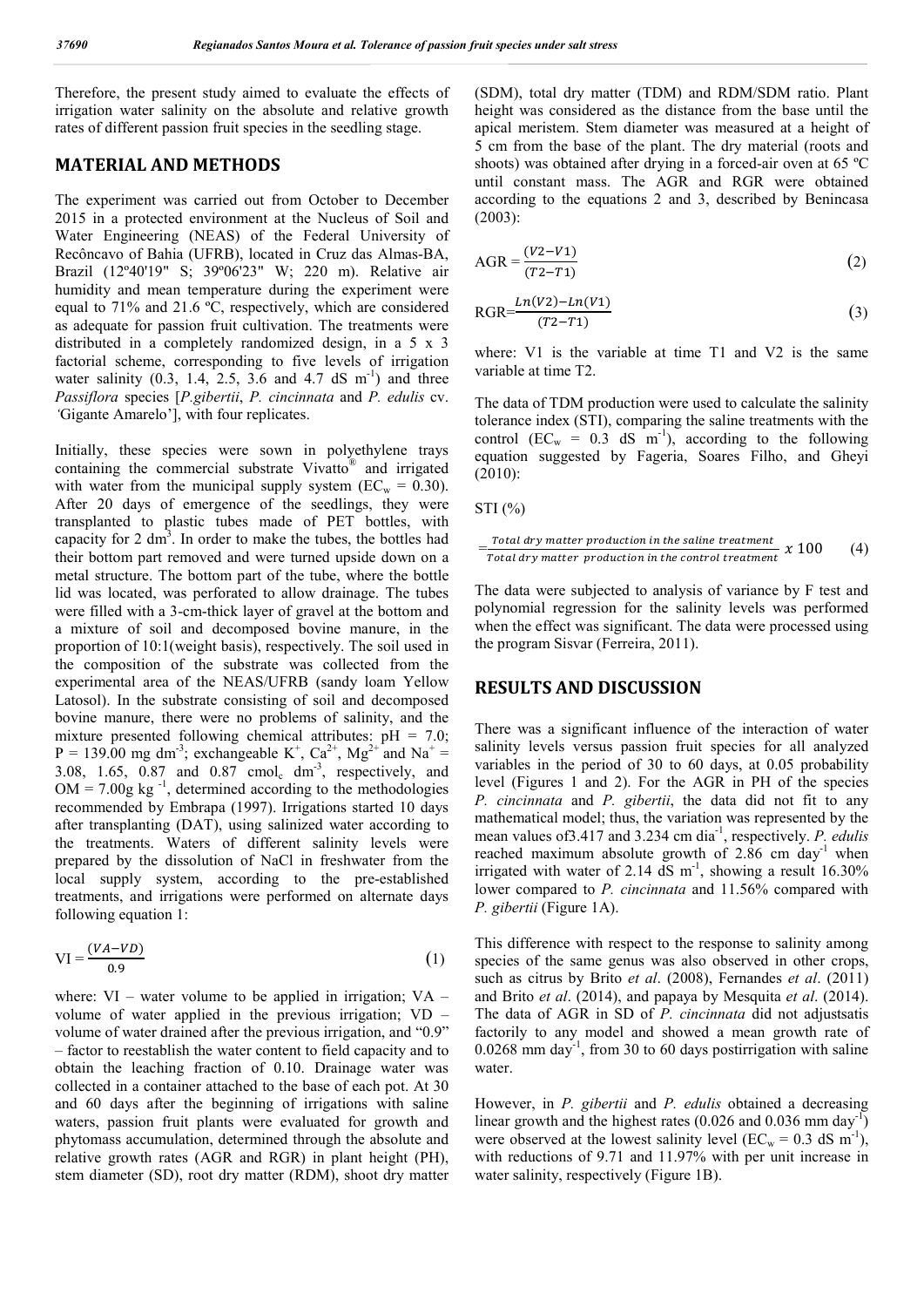

Figure 1. Absolute growth rate (AGR) of the variables plant height -PH (A), stem diameter - SD (B), shoot dry matter- SDM (C), root dry matter - RDM (D), total dry matter- TDM (E) and root dry matter/shoot dry matter ratio –RDM/SDM (F) of passion fruit seedlings under different levels of irrigation water salinity in the period of 30 to 60 days post transplanting

The reduction in diameter causes growth inhibition or delay, since it is influenced by the decrease in water availability in the soil, leading the plant to demand more energy to absorb water for its development (Leonardo, Broetto, Bôas, Almeida and Marhcese, 2007). The data of AGR in SDM of *P. gibertii* and *P. edulis*did not fitto any model, with mean gain of dry matter of 0.159 and 0.151 g day-1 whereas *P. cincinnata* showed a decrease of 11.5% with per unit increase in water salinity (Figure 1C). The reduction in SDM of the passion fruit species under saline stress was possibly due to the osmotic effect of the salts and the probable accumulation of potentially toxic ions ( $Na<sup>+</sup>$  and Cl ) in the leaf tissues, with consequences in the transpiration and photosynthetic activities triggered by stomatal closure and decrease in  $CO<sub>2</sub>$  diffusion inside the cells, reducing the growth and the allocation of plant phytomass (Souza, Machado, Silveira and Ribeiro, 2011; Lima *et al*., 2014). There was a quadratic response of the AGR in RDM for *P. gibertii*, which showed a maximum RDM gain of 0.074g day<sup>-1</sup> at EC<sub>w</sub> of 3.25 dS m<sup>-1</sup>.

However, *P. cincinnata* showed a decreasing linear response to the  $EC_w$  levels, with a reduction of 77.02% in the growth rate under irrigation water of 4.7 dS  $m^{-1}$  in relation to the lowest saline level  $(0.3 \text{ dS} \text{ m}^{-1})$ . Nonetheless, there was no mathematical fit of the AGR in RDM for *P. edulis*, which was represented by the mean value of 0.105 g day<sup>-1</sup>, results superior to those obtained for other species independent of the salinity levels tested (Figure 1D). The reduction of the AGR in RDM for *P. cincinnata* can be explained by the high saline concentration in the root zone, causing osmotic stress and toxicity by the chloride and sodiumions, which result in loss of turgor and reduction in the rates of cell elongation and division (Mahmoud and Mohamed, 2008). On the other hand, the increase of the AGR in RDM for *P. gibertii* until 3.25dS m-1 can be attributed to the osmotic adjustment and the physical conditions of the substrate, which contained 10% of decomposed bovine manure in its composition, promoting adequate aeration along with the leaching fraction of 0.10. Similar result was reported in the 'Havaí' papaya crop, for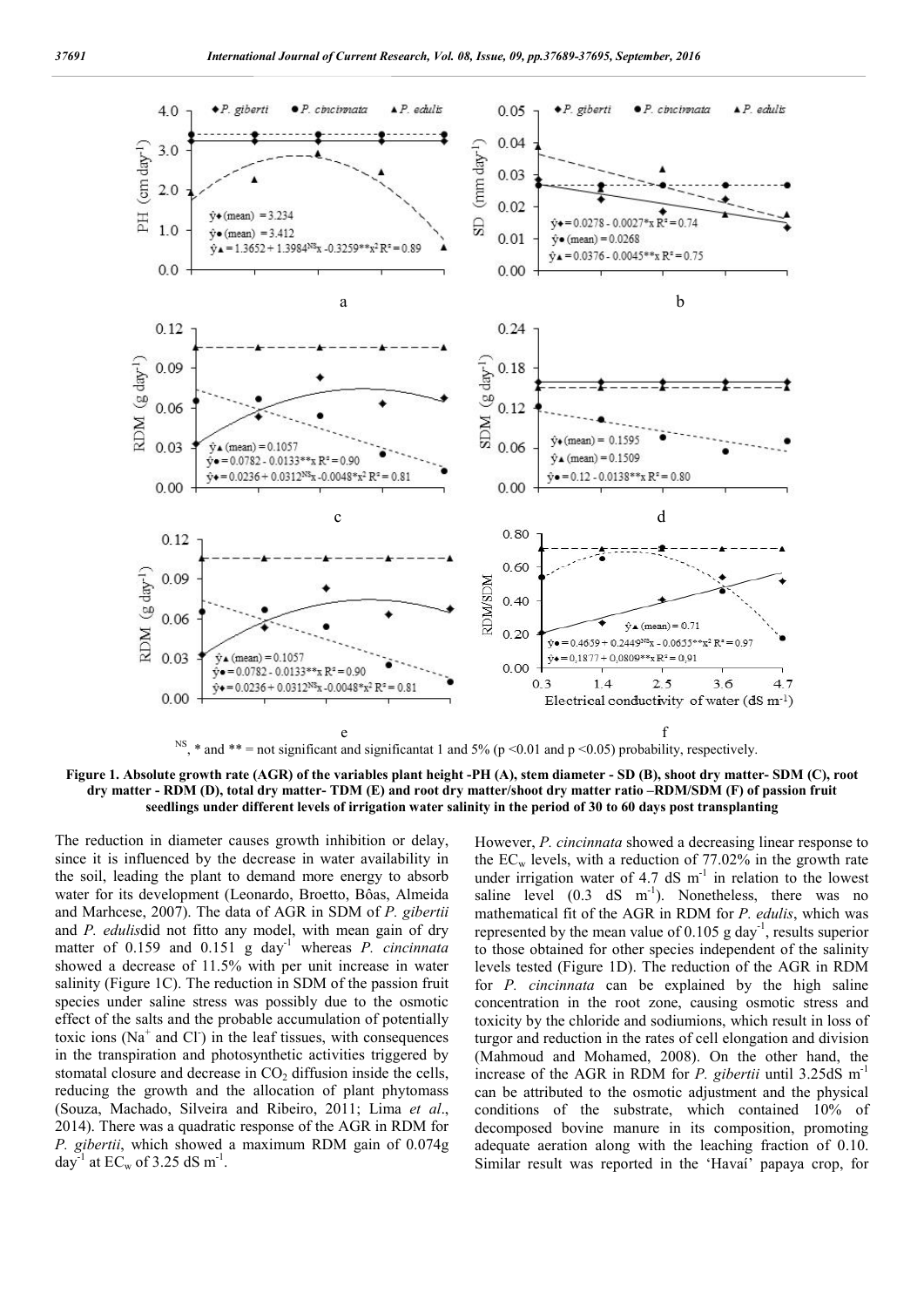which Mesquita *et al*. (2014) observed the highest growth rate in RDM  $(0.105 \text{ g day}^{-1})$  at estimated electrical conductivity of 1.89 dS m<sup>-1</sup>, which was three times higher than the growth  $(0.034 \text{ g day}^{-1})$  obtained at the lowest salinity level (0.5 dS m-1 ). The AGR in TDM for *P. cincinnata* showed a decreasing linear response with the increase in salinity, with highest rate of 0.19 g day<sup>-1</sup> at  $EC_w$  of 0.3 dS m<sup>-1</sup> and reduction of 13.99% with unit increase in water salinity amounting to 63.16% decrease at the highest saline level. This response can be justified by the osmotic stress, which has immediate effect on plant growth and greater influence on the growth rates, in comparison to the ionic stress. In addition, there was no satisfactory adjustment for the AGR in TDM of *P. gibertii* and *P. edulis*, which showed mean values of 0.2197 and 0.2556 g day-1 , respectively (Figure 1E). For the AGR in RDM/SDM ratio, the three species showed different behaviors. *P. gibertii* showed positive linear response to the increment in water salinity levels. There was no mathematical fit for the AGR in RDM/SDM ratio of *P. edulis*, which showed mean value of 0.71. The *P. cincinnata* showed increase until the  $EC_w$  of 1.87 dS m-1 , with later reduction from this point onwards (Figure 1F).

This suggests that *P. cincinnata* uses "physiological mechanisms" in situations of stress to delay the development of the root system and shoots, accumulating photoassimilates in its stem to be later used under favorable conditions, since it is a species native to semiarid regions. Salinity-tolerant plants are able to accumulate large amounts of salts in their tissues, extracting from the soil and in certain conditions may also be used in the phytoremediation of these soils (Santos *et al.,* 2011). For *P. cincinnata*, it can be inferred that this species has a mechanism of adaptation to saline stress, accumulating its reserves in the stem and reducing the growth in roots and shoots. According to Munns and Tester (2008), one of the effects attributed to the saline stress is the reduction in phytomass accumulation, which also reflects in the metabolic cost of energy associated with the adaptations to saline stress, also including the synthesis of organic solutes for the protection of macromolecules and osmoregulation, regulation of ionic transport and distribution in various organs and inside the cells, besides maintenance of the integrity of cell membranes. The other damages most found in the literature are the reduction in leaf area (Nascimento *et al*., 2011), delay in the development of apical buds and reduction in the number of leaves.



Figure 2. Relative growth rate (RGR) of the variables plant height - PH (A), stem diameter - SD (B), shoot dry matter - SDM (C), root dry matter – RDM(D), total dry matter - TDM (E) and root dry matter/shoot dry matter – RDM/SDM ratio (F) of passion fruit seedlings under different levels of irrigation water salinity in the period of 30 to 60 days after transplanting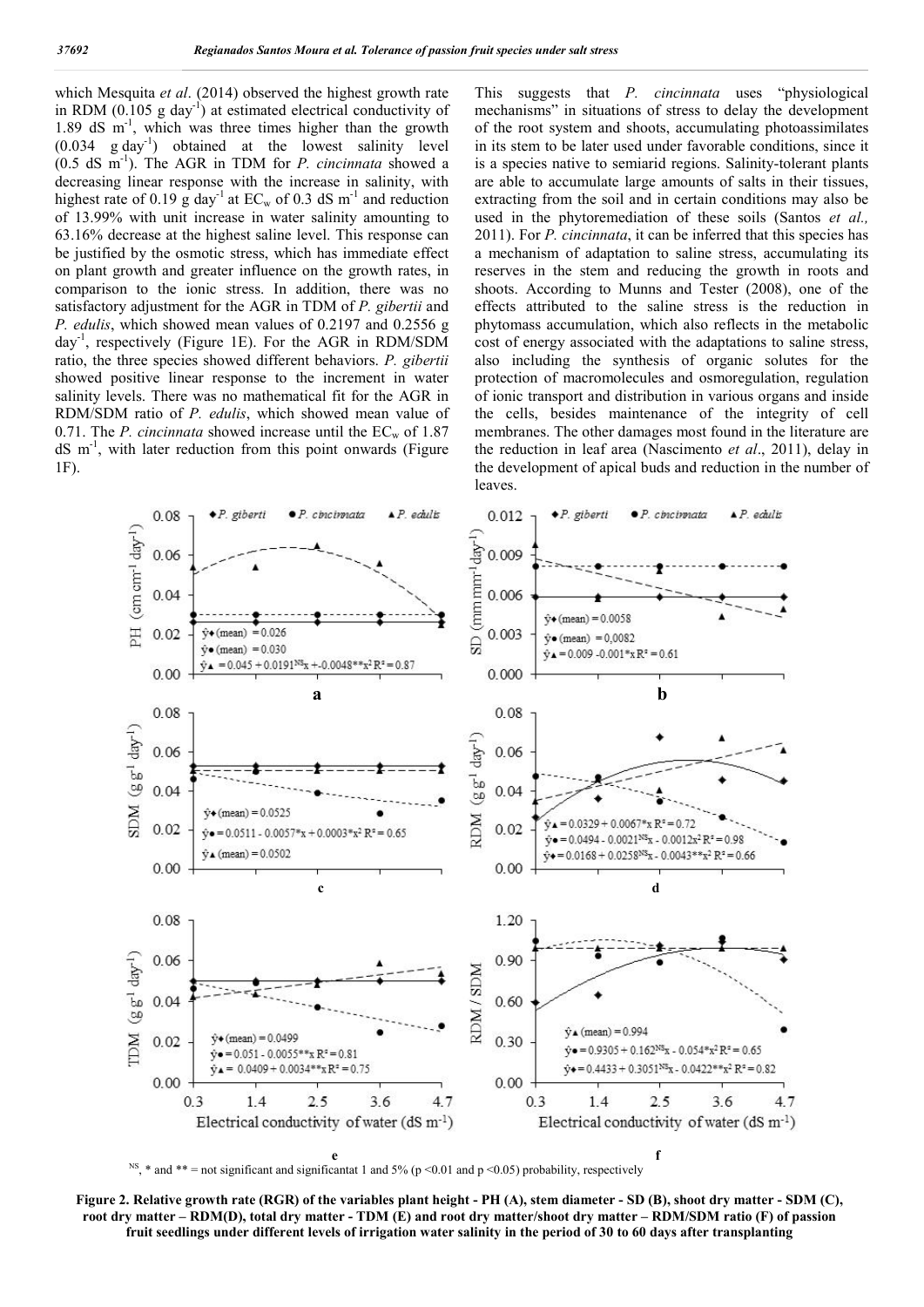The RGR in PH for *P. gibertii* and *P. cincinnata* in the period of 30 to 60 days was not affected by the studied saline levels, with mean values of  $0.026$  and  $0.030$  cm cm<sup>-1</sup> day<sup>-1</sup>, respectively, evidencing that this variable is not sensitive to salinity for studies on these species. *P. edulis* reached a maximum relative growth of  $0.064$  cm  $cm^{-1}$  day<sup>-1</sup> when irrigated with water of 1.99 dS  $m^{-1}$ , being 2.46 and 2, 13 times superior to *P. gibertii* and *P. cincinnata*, respectively (Figure 2A). These results of *P. edulis* agree with those found by Mesquita, Rebequi, Cavalcante and Souto (2012a), who observed that the relative growth in height of *P. edulis* in the period of 25 to 65 days after emergence decreased with the increase in water salinity from  $0.5$  to  $4.0$  dS m<sup>-1</sup>, with extreme values of  $0.08$  and  $0.083$  cm cm<sup>-1</sup> day<sup>-1</sup> at the estimated electrical conductivities of  $0.5$  and  $1.0$  dS m<sup>-1</sup>, in the soil without and with biofertilizer, respectively. There was no significant influence of salinity levels on RGR in SD of *P. gibertii* and *P. cincinnata*, with mean growth rate of 0,0058 and 0,0082 mm mm-1 day-1 , respectively. The *P. edulis* showed decreasing linear relative growth rate, with maximum value of 0.0087 mm mm<sup>-1</sup> day<sup>-1</sup> at the level of 0.3 dS m<sup>-1</sup> and a drastic decrease of 50.57% when subjected to the highest  $EC_w$ level  $(4.7 \text{ dS m}^{-1})$  (Figure 2B). The effects of salinity on plant growth are associated with its interference in the processes of net  $CO<sub>2</sub>$  assimilation, translocation of carbohydrates to sink tissues and deviation of energy sources to other processes, such as osmotic adjustment, synthesis of compatible solutes, repair of damages caused by salinity and maintenance of basic metabolic processes (Paranychianakis and Chartzoulakis, 2005).

For the RGR in SDM, there was a decreasing quadratic behavior of *P. cincinnata*, with reduction of 37.5% (0.048 to 0.030 g  $g^{-1}$  day<sup>-1</sup>) as  $EC_w$  increased from 0.3 to 4.7  $dS$  m<sup>-1</sup> (Figure 2C). As mentioned earlier the growth was affected negatively as a result of the osmotic effect, accompanying a decrease in the growth rate of the leaf area over time. While the data of *P. gibertii* and *P. edulis* did not fit to any mathematical model satisfactorily and were represented by the mean value of 0.052 e 0,050g  $g^{-1}$  day<sup>-1</sup> (Figure 2C). The RGR in RDM for *P. gibertii* showed the highest gain of 0.055  $g g^{-1}$  day<sup>-1</sup> at  $EC_w$  of 3.00dS m<sup>-1</sup>. The *P. cincinnata* showed a decreasing quadratic response to the increment in  $EC_w$  levels, with a maximum value of 0.046 g  $g^{-1}$  day<sup>-1</sup> at EC<sub>w</sub> of 0.875dSm-1 and 71,73% decrease occurred at the highest saline level ( $EC_w = 4.7$  dS m<sup>-1</sup>). On the other hand, the *P. edulis* showed a positive linear response as the  $EC_w$  levels increased, with a value of  $0.064$  g  $g^{-1}$  day<sup>-1</sup> for the highest saline level  $(EC_w = 4.7 \text{ dS m}^{-1})$ , with increment of 82,85% compared with the irrigation water of lowest  $EC_w$  (0.3 dS m<sup>-1</sup>) (Figure 2D). These results do not agree with those reported by Mesquita *et al*. (2012b), who observed a drastic reduction in the RGR in RDM, for the period of 25 to 65 days after emergence, with increase in the salinity of the water with and without biofertilizer, reaching a maximum value of 0.055 g  $g^{-1}$  day<sup>-1</sup> at a water salinity of  $0.5$  dS m<sup>-1</sup> for the yellow passion fruit (*P. edulis*).

The RGR in TDM for *P. cincinnata* showed decreasing linear response as the  $EC_w$  levels increased, with a maximum value of 0.049 g  $g^{-1}$  day<sup>-1</sup> for the lowest level (0.3 dS m<sup>-1</sup>) and a decrease of 46.93% when irrigation water with the highest saline level  $(4.7 \text{ dS m}^{-1})$  was applied (Figure 2E). For *P. edulis*, there was a positive linear response as the  $EC_w$  levels increased, with a value of 0.057 g  $g^{-1}$  day<sup>-1</sup> for the highest EC<sub>w</sub> level  $(4.7 \text{ dS m}^{-1})$ , i.e., an increment of 35.71% in relation to the control. There was no significant influence of water salinity levels on RGR in TDM of *P. gibertii*, with mean growth of 0,0499 g  $g^{-1}$  day<sup>-1</sup> (Figure 2E). The different responses observed in the relative growth in TDM of the different passion fruit species, based on the lowest saline level studied either through linear or quadratic equations, are due to the reduction in the growth potential of each species under the salinity levels. Casierra-Posada *et al*. (2011) reported that the growth of seedlings of banana passion fruit (*Passifloratripartita var*. Mollissima) under increasing levels of salinity, besides reducing plant height and dry matter, also altered the dry matter in different plant organs, as an adaptive mechanism to salinity. Nyagah and Musyimi (2009), in the germination of *P.edulis*, observed a direct relationship between the concentration of salt and the reduction in plumule and radicle growth. For the RDM/SDM ratio, the results indicate that the species *P. gibertii* obtained maximum value (0.99) at  $EC_w$  of 3.63 dS m<sup>-1</sup>. For *P.edulis*, there was no satisfactory adjustment, with a mean value of 0.994. On the other hand, *P. cincinnata* showed the highest value (1.05) at  $EC_w$  of 1.5  $dS$  m<sup>-1</sup> and lowest  $(0.50)$  at water salinity level of  $4,7dS \text{ m}^{-1}$  (Figure 2F).

This once again confirms that the species *P. cincinnata* reduces its growth in dry matter of both roots and shoots when subjected to high levels of salinity. In a general analysis of the data, for all studied variables of AGR, except stem diameter, in the studied period (30 to 60 days), the species *P. edulis* showed higher growth with  $EC_w$  ranging from 0.3 to 2.14 dS m<sup>-1</sup> and *P. gibertii* 4.7 dS m<sup>-1</sup> for RDM/SDM ratio, whereas *P. cincinnata* showed growth in RDM/SDM ratio with  $EC_w$  of 1.87 dS m-1 , indicating that these species have growth potential under saline stress (Figure 1). For RGR, the species *P. edulis* and *P. gibertii* showed a behavior similar to that for AGR, with higher growth of the variables at  $EC_w$  ranging from 0.3 to 4.7 and 3.0 to 3.69 dS  $m^{-1}$ , respectively. However, *P*. *cincinnata* showed growth only for RDM and RDM/SDM ratio with  $EC_w$  0.8 and 1.5 dS m<sup>-1</sup> respectively. Ribeiro, Moreira, SeabraFilho and Menezes (2016) observed that, in the emergence stage, *P. edulis* tolerated  $EC_w$  of up to 1.5 dS m<sup>-1</sup>. On the other hand, *P. cincinnata* demonstrates increasing negative impacts on the growth of dry matter when subjected to salinity (Figure 2C, D, E e F).

With regard to the salinity tolerance index (STI) in the first 60 days after transplanting, there was no significant influence of the salinity levels on the tolerance of *P. gibertii* and *P. edulis*, which reached indices of 99.5 and 95.3%, respectively. However, the tolerance of *P. cincinnata* was reduced from the level of 1,57dS m<sup>-1</sup>onwards by 9.80% per unit increase in irrigation water salinity, reaching an index of  $69.32\%$  at  $EC_w$ of 4.7 dS  $m^{-1}$  (Figure 3). According to Almodares, Hadi and Dosti (2007), some plants are sensitive to salinity in the initial stage, because the mechanism of tolerance to salinity is not yet totally developed, a fact observed in *P. edulis* plants, which increased their tolerance to saline stress in the juvenile stage.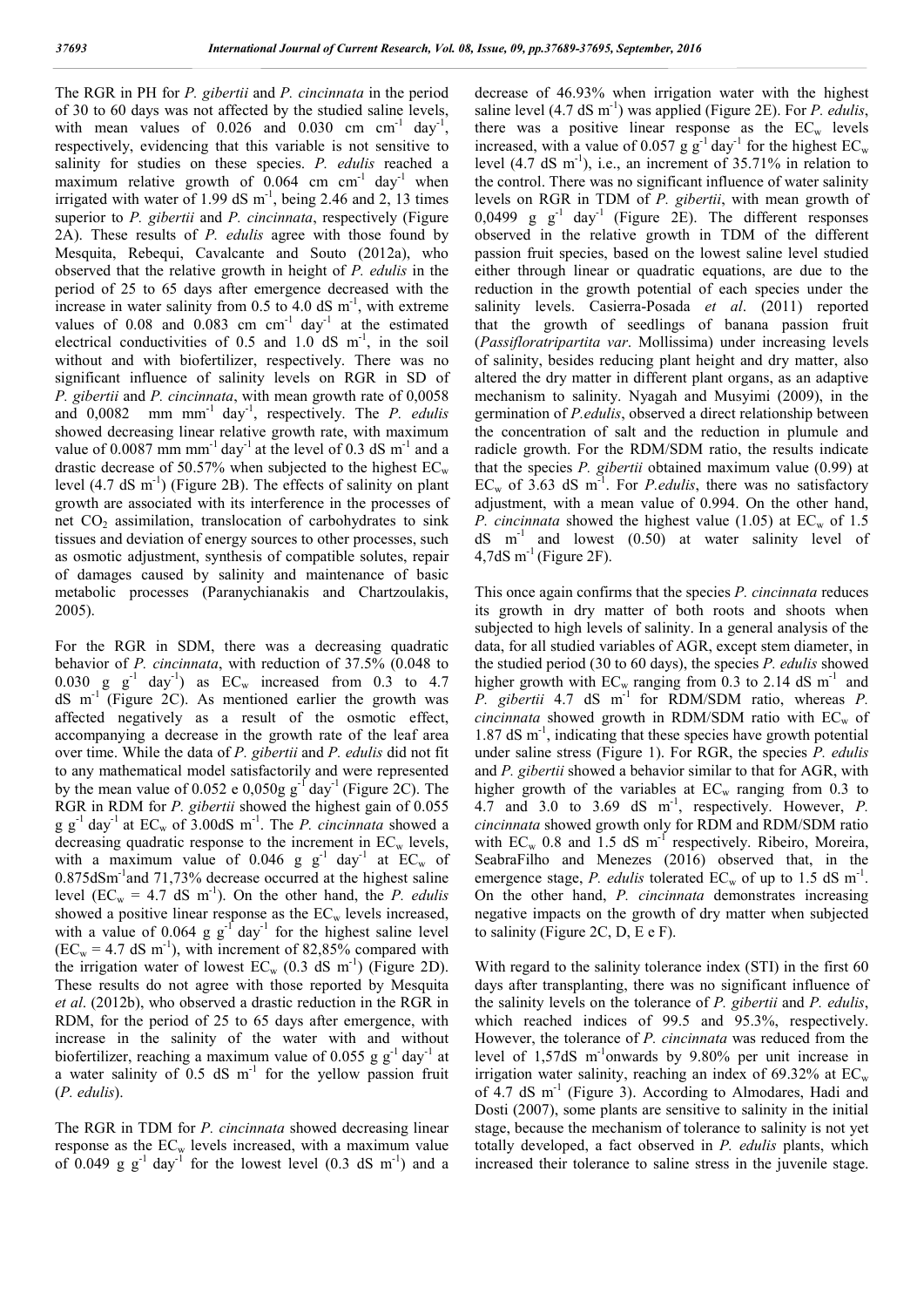As to *P. cincinnata*, it is possible that the accumulation of salts in the substrate due to the continuous irrigation events may have reached the crop threshold salinity, demonstrating higher sensitivity in comparison to the other studied species. However, according to Fageria *et al*. (2010), the STI of 69.32% observed for *P. cincinnata* indicates moderate tolerance to salinity, even under  $EC_w$  level of 4.7 dS m<sup>-1</sup>.





#### Conclusions

The absolute and relative growth rates in plant height, stem diameter and accumulation of dry matter in different parts of the passion fruit species are affected by irrigation water salinity, stem diameter being the variable most sensitive to increase in water salinity. The seedlings of *Passiflor agibertii*, *Passiflora edulis* and *Passiflora cincinnata* can be irrigated with waters of up to 3.69, 2.14 and 1.87 dS  $m^{-1}$ , respectively for satisfactory growth. The salinity tolerance index, based on total dry matter production, indicates *Passifloracincinnata* as moderately tolerant to salinity while the species *P. gibertii* and *P. edulis* are considered as tolerant.

#### **REFERENCES**

- Ahmed BAE and Moritani IS. 2010. Effect of saline water irrigation and manure application on the available water. Agricultural Water Management, 97(1): 165-170.
- Almodares A, Hadi MR and Dosti B. 2007. Effects of salt stress on germination percentage and seedling growth in sweet sorghum cultivars. Journal of Biological Sciences. 7(8): 1492-1495.
- Araújo WL, Sousa JRM, Sousa Junior JR, Silva SS, Aleixo DL and Pereira EB. 2013. Produção de mudas de maracujazeiro-amarelo irrigadas com água salina. Revista Agropecuária Científica no Semiárido - ACSA, 9(4): 15- 19.
- Benincasa MMP. 2003. Análise de crescimento de plantas: noções básicas*.* Jaboticabal: Funep, 41p.
- Brito MEB, Fernandes PD, Gheyi HR, Melo AS, Cardoso JAF and Soares Filho WS. 2008. Sensibilidade de variedades e híbridos de citrange à salinidade na formação de portaenxertos. Revista Brasileira de Ciências Agrárias, 3(4): 343-353.
- Brito MEB, Fernandes PD, Gheyi HR, Melo AS, Soares Filho WS and Santos R T. 2014. Sensibilidade à salinidade de

híbridos trifoliados e outros porta-enxertos de citros. Revista Caatinga, 27(1): 17-27.

- Casierra-Posada FC, Peña-Olmos JE and Tejedor E. 2011. Growth of banana passion fruit seedlings (*Passiflora tripartite var*. Mollissima (kunth) l. H. Bailey) under saline stress. Revista Actualidad e Divulgación Científica - U.D.C.A., 14(1): 31-38.
- EMBRAPA Empresa Brasileira de Pesquisa Agropecuária. 1997. Serviço Nacional de Levantamento de Solos (Rio de Janeiro). Manual de métodos da análise de solo. Rio de Janeiro, 212p.
- Fageria NK, SoaresFilho WS andGheyi HR. 2010.Melhoramento genético vegetal e seleção de cultivares tolerantes à salinidade. In: Gheyi, HR, Dias NS and Lacerda CF (eds.). Manejo da salinidade na agricultura: Estudos básicos e aplicados. INCTSal, cap 13, p.205-216.
- Fernandes PD, Brito MEB, Gheyi HR, Soares Filho WS, Melo AS and Carneiro PT. 2011. Crescimento de híbridos e variedades porta-enxerto de citros sob salinidade. Revista Acta Scientiarum. Agronomy, 33(2):259-267.
- Ferreira DF. 2011. Sisvar: a computer statistical analysis system. Ciência e Agrotecnologia, 35(6): 1039-1042.
- IBGE Instituto Brasileiro de Geografia e Estatística. Disponível em: < http://www.sidra.ibge.gov.br/bda/agric/ default.asp?t=4andz=tando=11andu1=1andu2=27andu3=1a ndu>. Access: 24 jan. 2016.
- Leonardo M, Broetto F, Bôas RLV, Almeida RS and Marhcese JA. 2007. Produção de frutos de pimentão em diferentes condições salinas. Revista Irriga, 12(1): 73-82.
- Lima GS, Nobre RG, Gheyi HR, Soares LAA, Lourenço G, Ivanildo S and Silva S. 2014. Aspectos de crescimento e produção da mamoneira irrigada com águas salinas e adubação nitrogenada. Revista Brasileira de Engenharia Agrícola e Ambiental, 18(6): 615-622.
- Mahmoud AA and Mohamed HF. 2008. Impact of biofertilizers application on improving wheat (*Triticumaestivum L*.) resistance to salinity. *Research Journal of Agriculture and Biological Sciences*, 4(5):520- 528.
- Melletti LMM, Cavichoioli L and Pacheco CA. 2012. Cultivares e produção de mudas (maracujá). Informe Agropecuário, 33(269): 35-43.
- Mesquita FO, Cavalcante LF, Batista RO, Medeiros RF, Rodrigues RM and Santos WO. 2014. Avaliação da taxa de crescimento absoluto de mamão Havaí sob o efeito salino e de biofertilizante: Parte I. Revista Magistra, 26(4): 447- 452.
- Mesquita FO, Rebequi AM, Cavalcante LF and Souto AL. 2012a. Crescimento absoluto e relativo de mudas de maracujazeiro sob biofertilizante e águas salinas. Revista de Ciências Agrárias, 35(1):222-239.
- Mesquita FO, Cavalcante LF, Pereira WE, Rebequi AM, Lima Neto AJ and Nunes JC. 2012b. Produção de mudas de maracujazeiro amarelo submetidas à salinidade em solo com biofertilizante bovino. Revista Ciencia Del Suelo, 30(1). 31-41.
- Munns R and Tester M. 2008. Mechanisms of salinity tolerance. *Annual Reviews of Plant Biology*, 59(3): 651- 681.